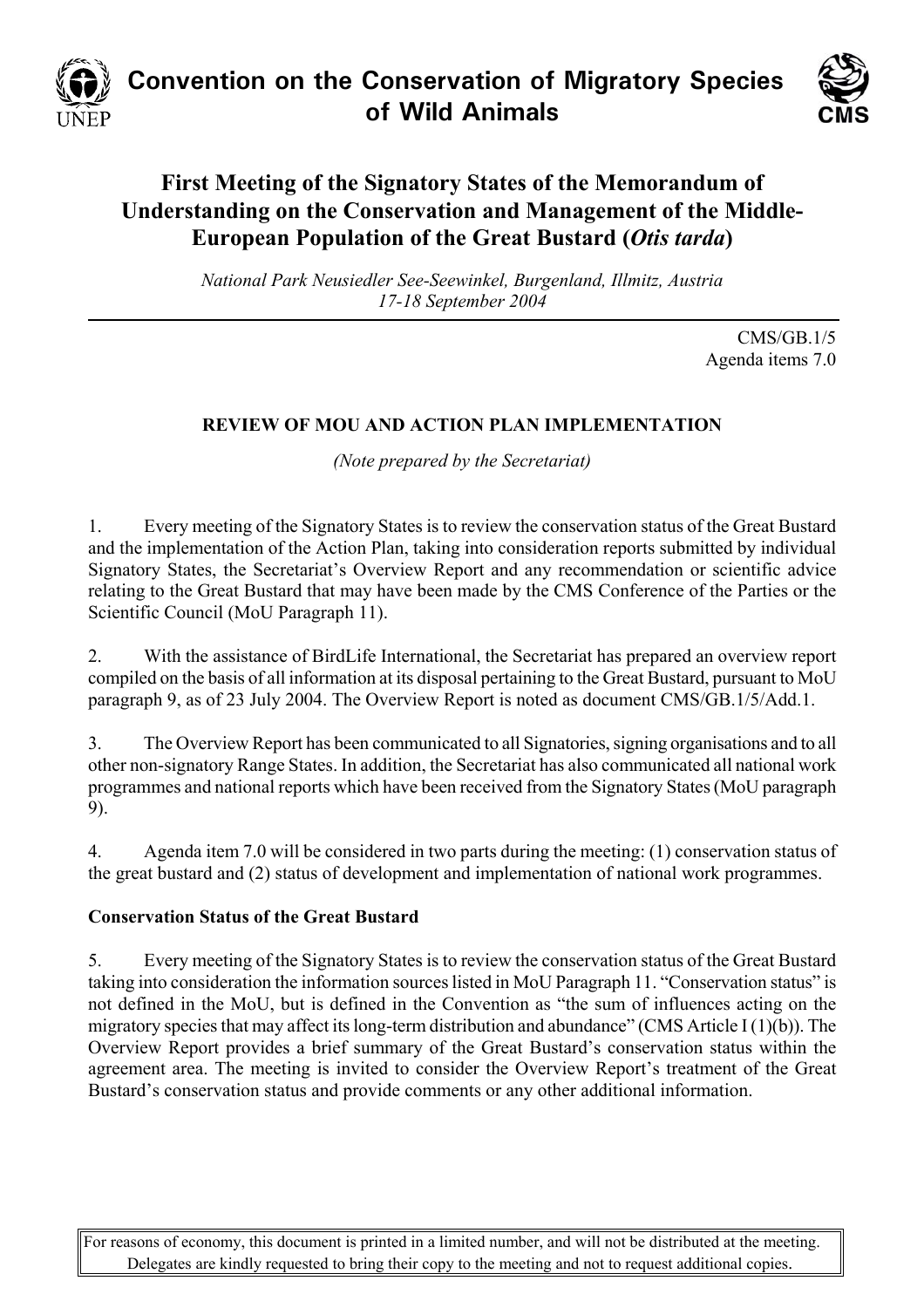6. In anticipation of preliminary discussions on expanding the geographical scope of the MoU under agenda item 9.3, the meeting may also wish to briefly consider the conservation status of the Great Bustard outside of the agreement area and invite interventions from observer States and signing organisations.

## *Action requested:*

The Signatory States, and where appropriate other meeting participants, are requested to *inter alia*:

- Take note of the Secretariat's Overview Report and provide additional information as well as guidance on how it could be improved in the near future if necessary.
- Provide additional information on the Great Bustard's conservation status outside of the agreement area in anticipation of the discussion on agenda item 9.3.

#### **Status of Development and Implementation of National Work Programmes**

7. The MoU and Action Plan (Part I) provide the general substantive framework for action within the agreement area. Part II of the Action Plan, describing country-specific actions agreed by each Signatory State, supplements this. Each Signatory State was to have developed or updated a national work programme (MoU paragraph 4(g)) to implement the Action Plan within 1 year of the MoU's entry into effect. Each individual Signatory State should have reported on the status of implementing its national work programme in its national report submitted to the Secretariat.

8. The Secretariat's Overview Report summarizes the information received and available as of 23 July 2004. The available information was supplemented by any information available from the national reports submitted to the Seventh Meeting of the CMS Conference of the Parties (September 2002) by Signatories that are also CMS Contracting Parties and information generally available to BirdLife International and the Secretariat. The Overview Report attempts to create a general picture of the status of the MoU and Action Plan's implementation and, where possible, their effectiveness.

9. In order to maximise the very limited time available it is proposed that, in lieu of a summary of national reports and activities, each Signatory State:

- (a) Confirm that a national work programme is in place and is correlated to the Action Plan, if it has not already been submitted to the meeting. Where a national work programme has not yet been developed details should be provided on what problems have been encountered, any steps taken or solutions found to overcome them and when the national work programme will be finalised and submitted to the Secretariat; and
- (b) Identify those actions where there has been a gap in implementation highlighting any problems encountered and any steps taken or solutions found to overcome them.
- (c) Indicate informally the need to amend Part II of the Action Plan for their country, taking into consideration that any amendment proposals require a formal notification process (pursuant to MoU paragraph 14).

10. Finally, the meeting may also wish to consider how to best measure progress achieved under the MoU and Action Plan. Is there a need for example to note national level actions that still need further